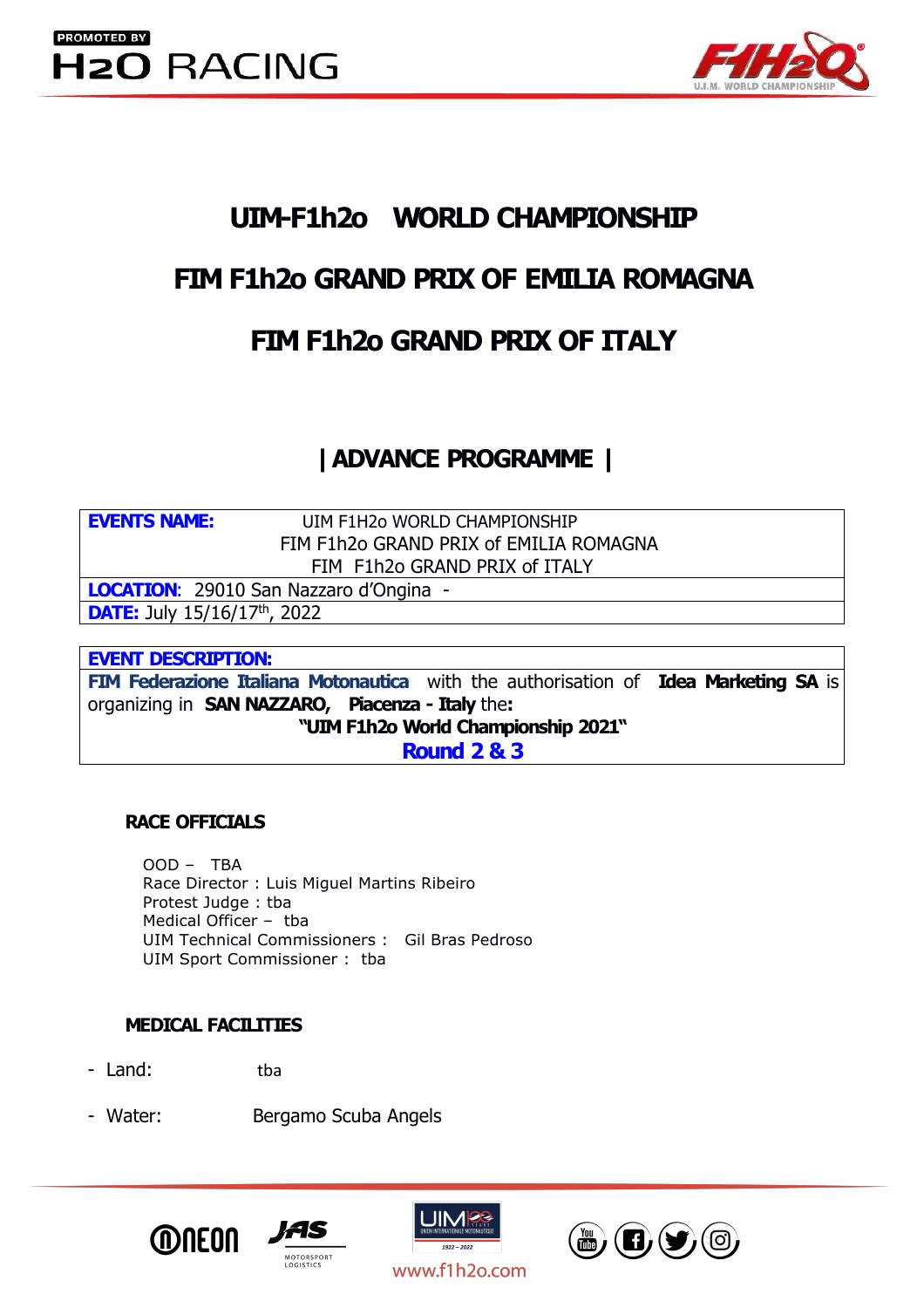## **PROMOTED BY H2O RACING**



### **RACE REGULATIONS**

- As per UIM F1 Circuit Rules Book - Blue Pages page:332-352

**RACE COURSE** Water registration ITA 12/08.21

*[https://www.uim.sport/Documents/WaterPlan/Venue164/2477-](https://www.uim.sport/Documents/WaterPlan/Venue164/2477-ITA_San Nazzaro_12082021_exp2025.pdf) ITA\_San%20Nazzaro\_12082021\_exp2025.pdf*

### **ENTRIES**

To enter any UIM F1 World Championship race every driver must hold the F1 Superlicense issued by UIM

- Applications must be made on the enclosed official entry form, to be approved by the National Authority and sent to the IDEA MARKETING not later than 30 days prior to each event.

- For "Committed Drivers" the first entry form of the season will be valid for all races provided that the drivers keep their necessary licences.

### **ENTRY FEES**

- EURO 1'000 for "Non-Committed drivers" per race and F1 boat.

to be paid to IDEA MARKETING SA, CH – 1002 Lausanne - Switzerland

- Entry will be valid upon receipt of payment by IDEA

- Acceptance of an entry is the discretion of the F1 Committee

- Late entries may be accepted at the F1 Committee's discretion and upon payment of double fee.

### **INSURANCES**

- All drivers must have a UIM F1 super license and be properly insured as per local legal requirements and UIM requirements.

### **DISTINCTIVE MARKS**

- Race numbers to be supplied by IM







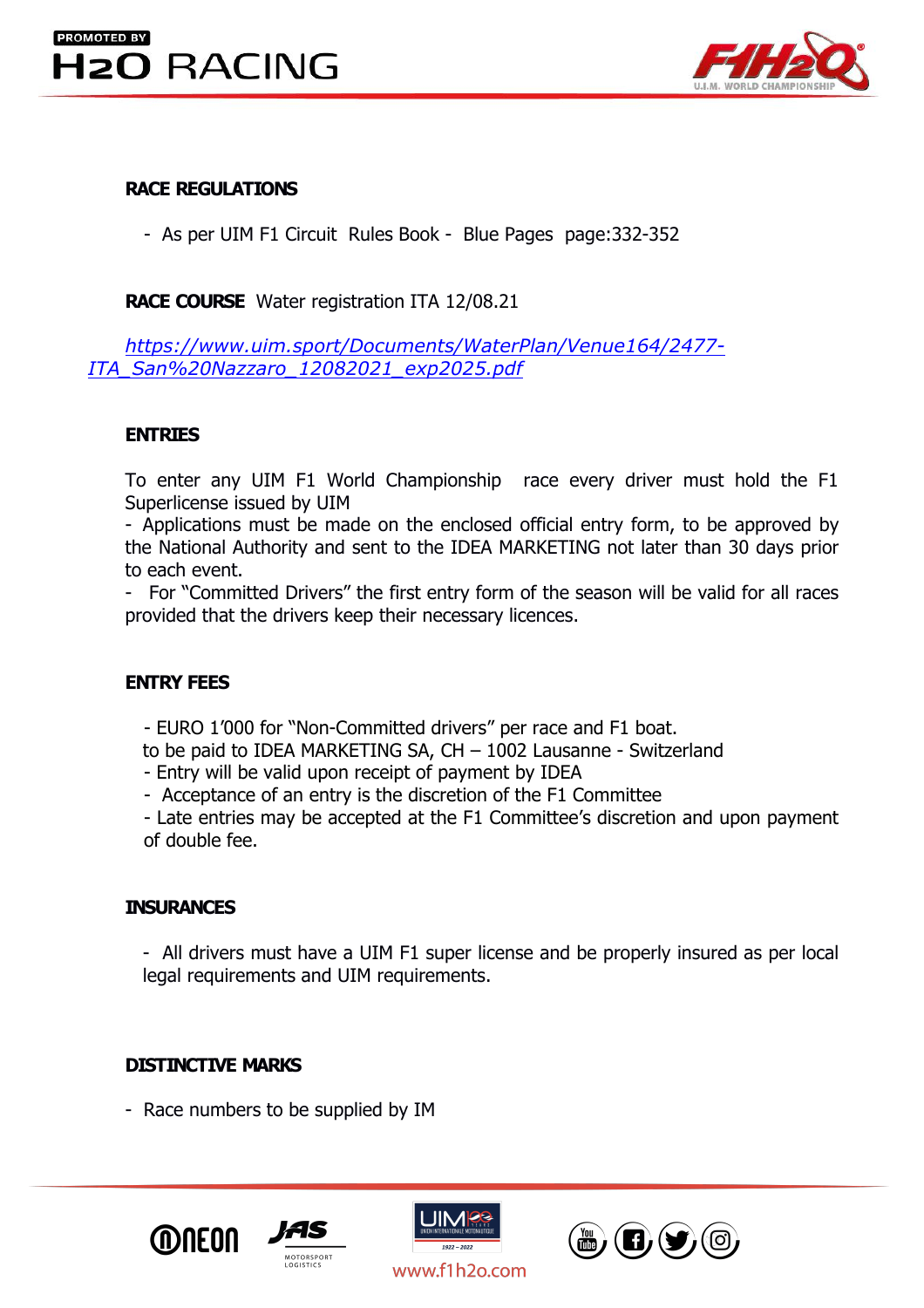

#### **FUEL**

- According to UIM F1 fuel rules art.9.1/9.6 page 344 Blue Pages.
- Non-committed drivers will have to pay for the fuel upon delivery

-

### **QUALIFICATION PROCEDURES**

- According to UIM F1 rules Art.2.7/2.10 page 335 Blue Pages

### **PROTESTS**

- Protests must be made in writing and handed to the Officer of the Day within 60 minutes from the time of posting the results

- Protests to be affixed at UIM Commissioner's tent

#### **IMAGE**

- The team member / driver participating in an UIM F1H2O Powerboat World Championship event which has ongoing international and sportive significance and in consideration of the acceptance of his/her participation in the Championship, the team member / driver accepts to be filmed, televised, photographed and otherwise recorded during the World Championship under the conditions and for the purposes now or hereafter authorized by the UIM and the F1 promoter

**PROGRAMME** See attached TIME SCHEDULE.

(unless announced differently at race registration)

- If there is a change in the racing course, there will be an extra free practice.

- If the time trials need to be stopped by force majeure and less than 50% of the 45 minutes time trials were run, the results of the time trials will not be considered and the overall classification will be taken for the pole position.

- In case of force majeure, this format may be amended by the UIM Commissioner.

- No racing engines will be allowed without previous approval of UIM Commissioner or Pontoon M

### **ECU BOXES,**

- It is compulsory to install the ECU boxes on the F1 engines before each test, timed trials and race. These ECU boxes are supplied by Idea Marketing and will not be tampered with. At each race site, the approved F1 race ECU boxes will be handed







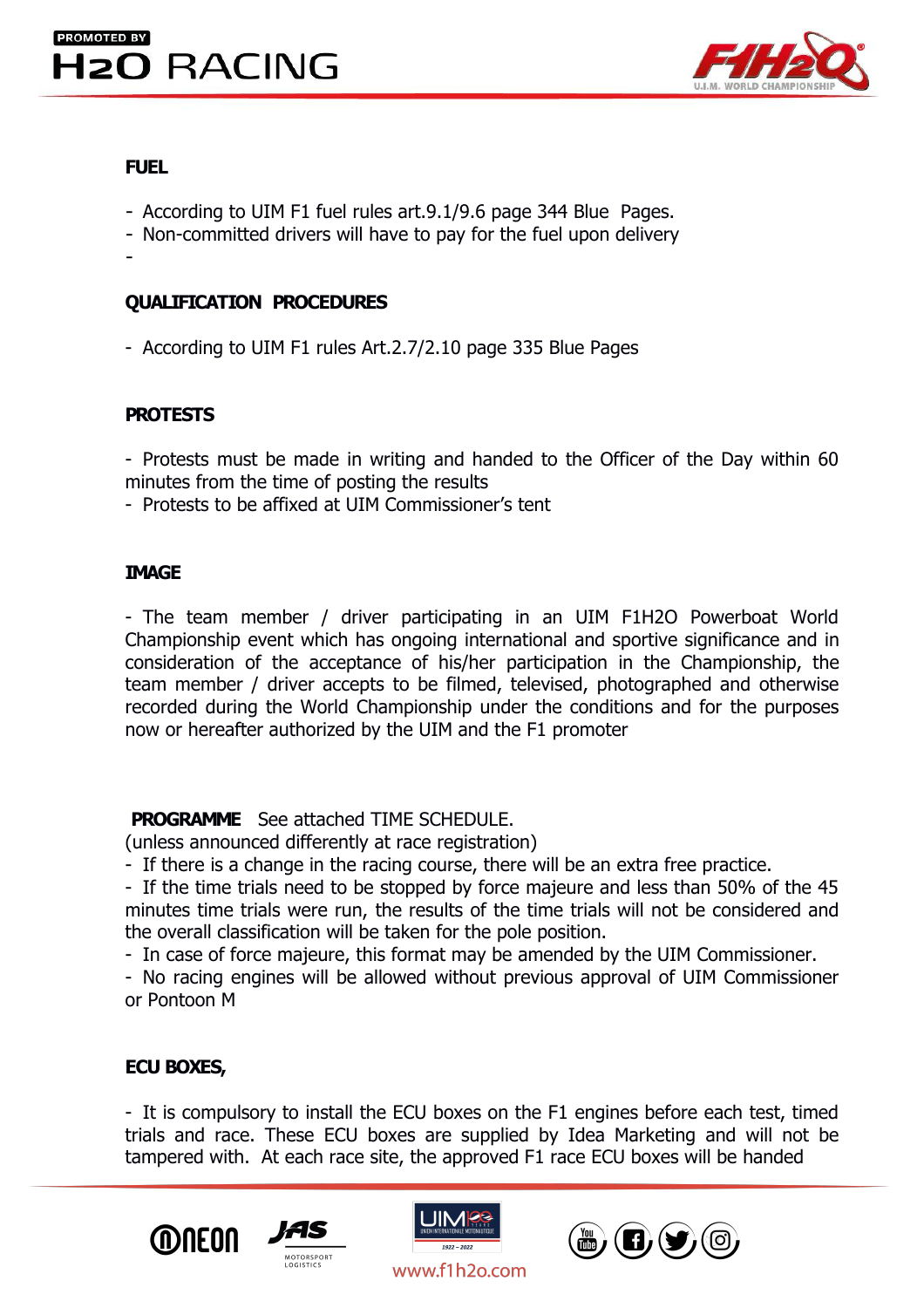

out, assigned randomly. Installation has to be completed prior to the start of activities in the water. The approved ECU boxes will be returned at intervals during and after the race week-ends.

#### **ONBOARD CAMERA**

- Each boat must lodge the on-board camera whenever required by the officialTV crew, therefore all boats must be set up to lodge the on-board camera following the instructions given by IDEA.

#### **DRIVERS' BRIEFING**

- Meeting will be held at race Headquarters as per time schedule.
- It is compulsory to be present at drivers meeting roll call

#### **REPAIRS**

- Only if the boat reaches the pontoon on its own engine power, repairs can made on the rear side of the start pontoon or on the launching pontoon, while the boat is completely in the water or on its trailer. Further instructions for the repairing area may be given at Driver's Briefing – ref Rule 4

- See also UIM F1 rule Art.4 page 337 Blue Pages

#### **PASSES**

- Passes shall supplied to teams locally

#### **ACCREDITATIONS**

- All photographers and TV crew members will need accreditation supplied by the promoter

#### **SPACE ALLOCATION**

- The allocation of the paddock positions shall be made on basis of the Teams' sporting merit and with due consideration of the Promoter's contractual commitments as well as respecting the preference for the Team of the organizing city and/or country.